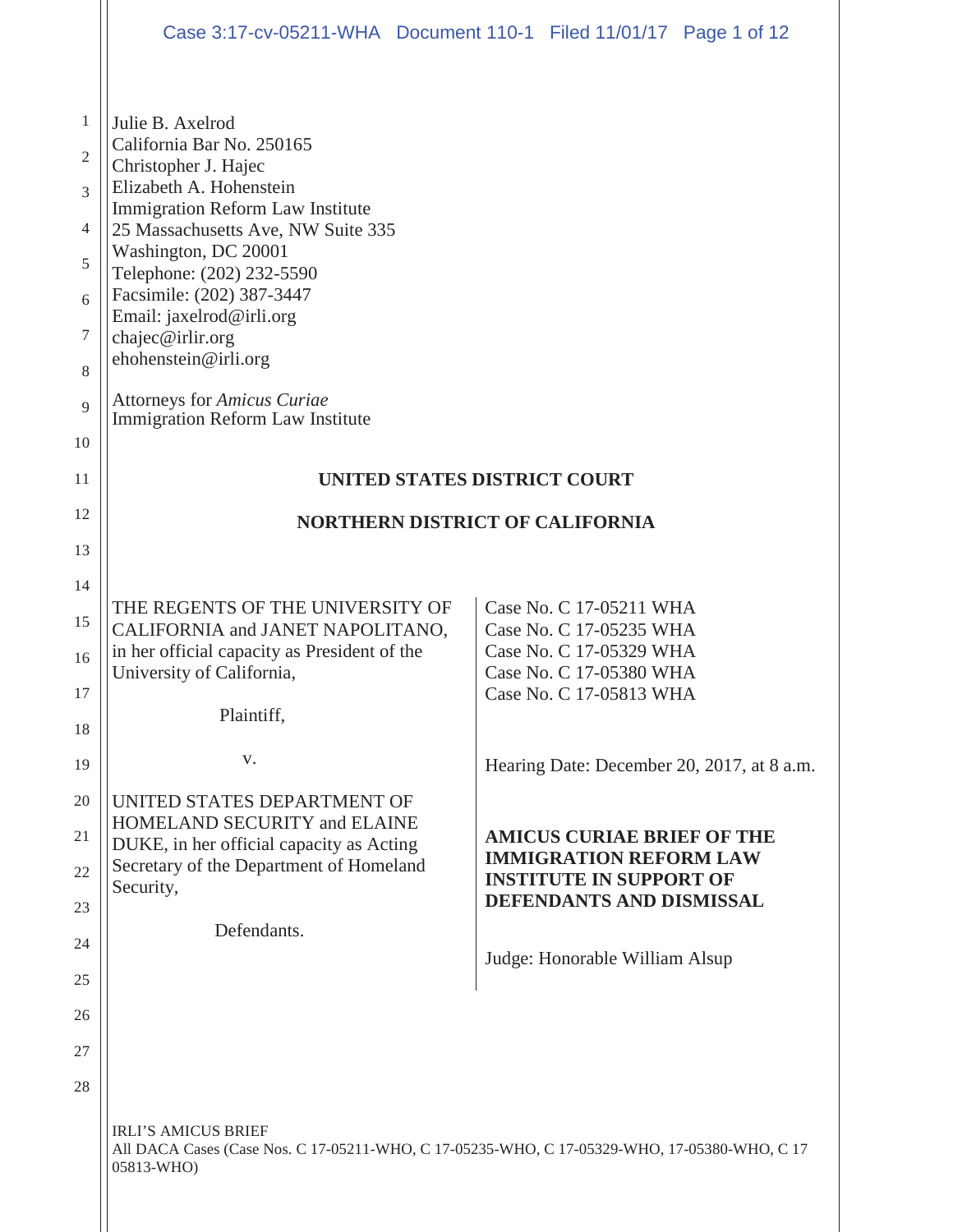## **I. ARGUMENT**

Plaintiffs' claims against rescission of the Deferred Action for Childhood Arrivals ("DACA") program depend on the assumption that the program both is substantively lawful and was implemented in a procedurally lawful manner. Neither assumption is true. Since DACA was both substantively and procedurally invalid, plaintiffs' complaint challenging the decision of the Department of Homeland Security ("DHS") to rescind the program should be dismissed.

A. Because DACA Was Invalid, This Court May Not Reinstate It, And Plaintiffs Lack Standing.

As explained below, the DACA program was invalid. For that reason, it would be nonsensical for this Court either to declare that DHS may not rescind it or to enjoin its rescission. On the contrary, courts must hold unlawful, rather than give effect to, invalid regulations. 5 U.S.C. §§ 706(2)(A), (C) ("The reviewing courts shall . . . hold unlawful and set aside agency action, findings and conclusions found to be . . . arbitrary, capricious, an abuse of discretion, or otherwise not in accordance with the law . . . [or] in excess of statutory jurisdiction, authority, or limitations, or short of statutory right . . . ."); *Transohio Sav. Bank v. Dir., Office of Thrift Supervision*, 967 F.2d 598, 621 (D.C. Cir. 1992) ("Agency actions beyond delegated authority are *ultra vires,* and courts must invalidate them.") (internal citation and quotations marks omitted).

If this Court were to invalidate the rescission of DACA, the effect would be to reinstate the rule previously in force—but only if that previous rule were valid. *See Paulsen v. Daniels,* 413 F.3d 999, 1008 (9th Cir. 2005) (holding that "[t]he effect of invalidating an agency rule is to reinstate the rule previously in force," but refusing to reinstate a previous rule under that standard because it was itself invalid); *Arrington v. Daniels*, 516 F.3d 1106, 1116 (9th Cir. 2008) (finding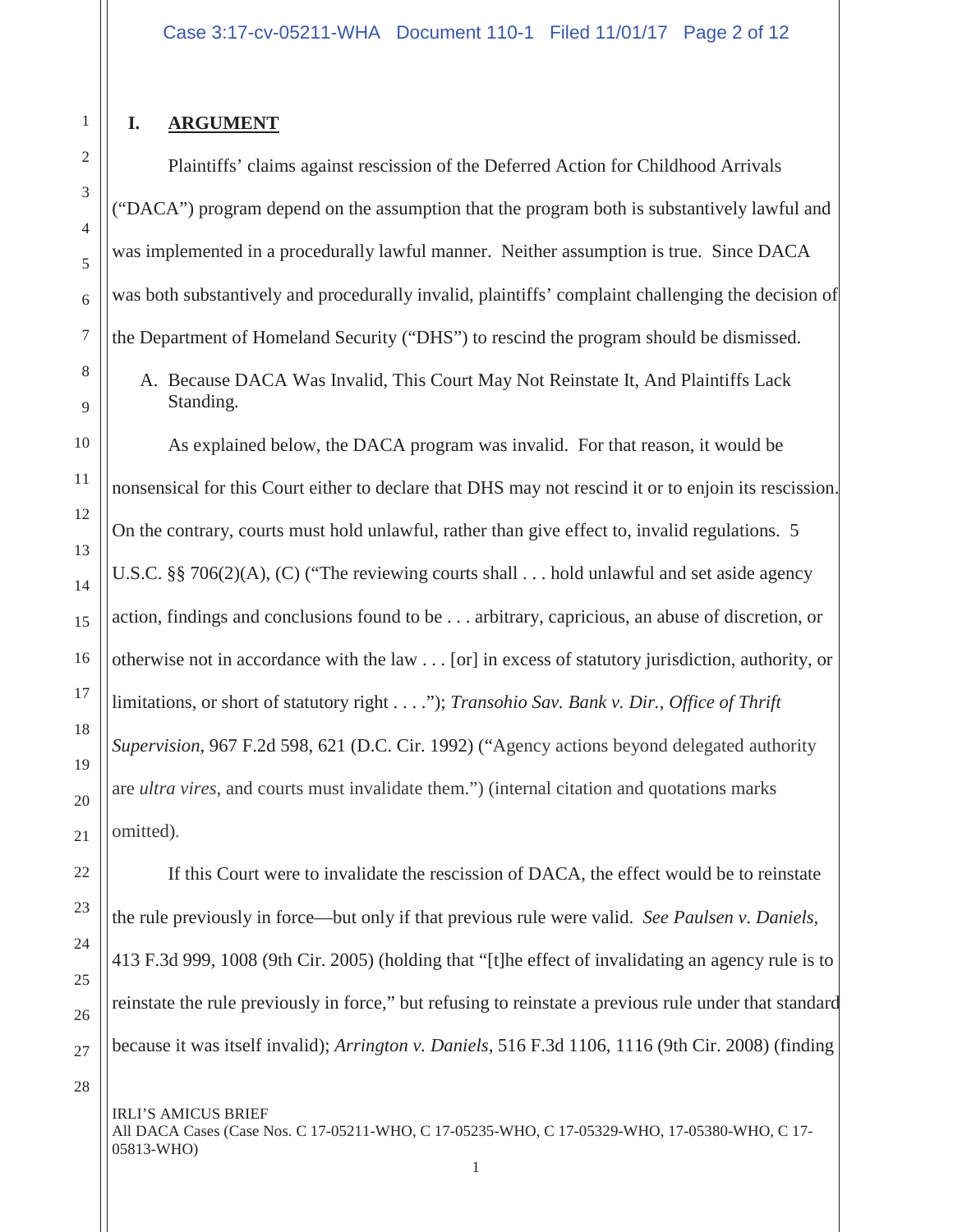a rule invalid and refusing to reinstate any in a series of previous, invalid rules). Thus, because DACA was invalid, the invalidation of its rescission cannot revive it.

Indeed, because DACA was invalid, and because the effect of invalidating its rescission would be to reinstate the last lawful state of applicable regulations, the remedy plaintiffs seek would only result in the restoration of the *status quo* pre-DACA. For this reason, at the minimum, plaintiffs' claimed injuries are non-redressable, and their claims should be dismissed for lack of standing under Federal Rule of Civil Procedure 12(b)(2). *See Lujan v. Defs. of Wildlife,* 504 U.S. 555, 561 (1992).

B. DACA Was Invalid.

DACA was invalid both because it was *ultra vires* and because DHS failed to follow the notice and comment requirement of the Administrative Procedure Act ("APA").

1. The Immigration and Nationality Act does not authorize DACA.

In reviewing an *ultra vires* claim, courts examine statutory language to determine whether Congress intended the agency to have the power that it exercised when it acted. *Univ. of the D.C. Faculty Ass'n/NEA v. D.C. Fin. Responsibility & Mgmt. Assistance Auth*., 163 F.3d 616, 620 (D.C. Cir. 1998). A reviewing court must reasonably be able to conclude that the grant of authority contemplated the regulations issued*. Chrysler Corp. v. Brown*, 441 U.S. 281, 308 (1979).

Analyzing DACA by this standard reveals that it has no statutory foundation and is a broad stroke of executive power not on the executive's own canvas, but on Congress's. Therefore, it is *ultra vires* and a nullity, and this Court should not reinstate it even if it finds its rescission invalid. *See Manhattan Gen. Equip. Co. v. Comm'r of Internal Revenue*, 297 U.S.

IRLI'S AMICUS BRIEF All DACA Cases (Case Nos. C 17-05211-WHO, C 17-05235-WHO, C 17-05329-WHO, 17-05380-WHO, C 17- 05813-WHO)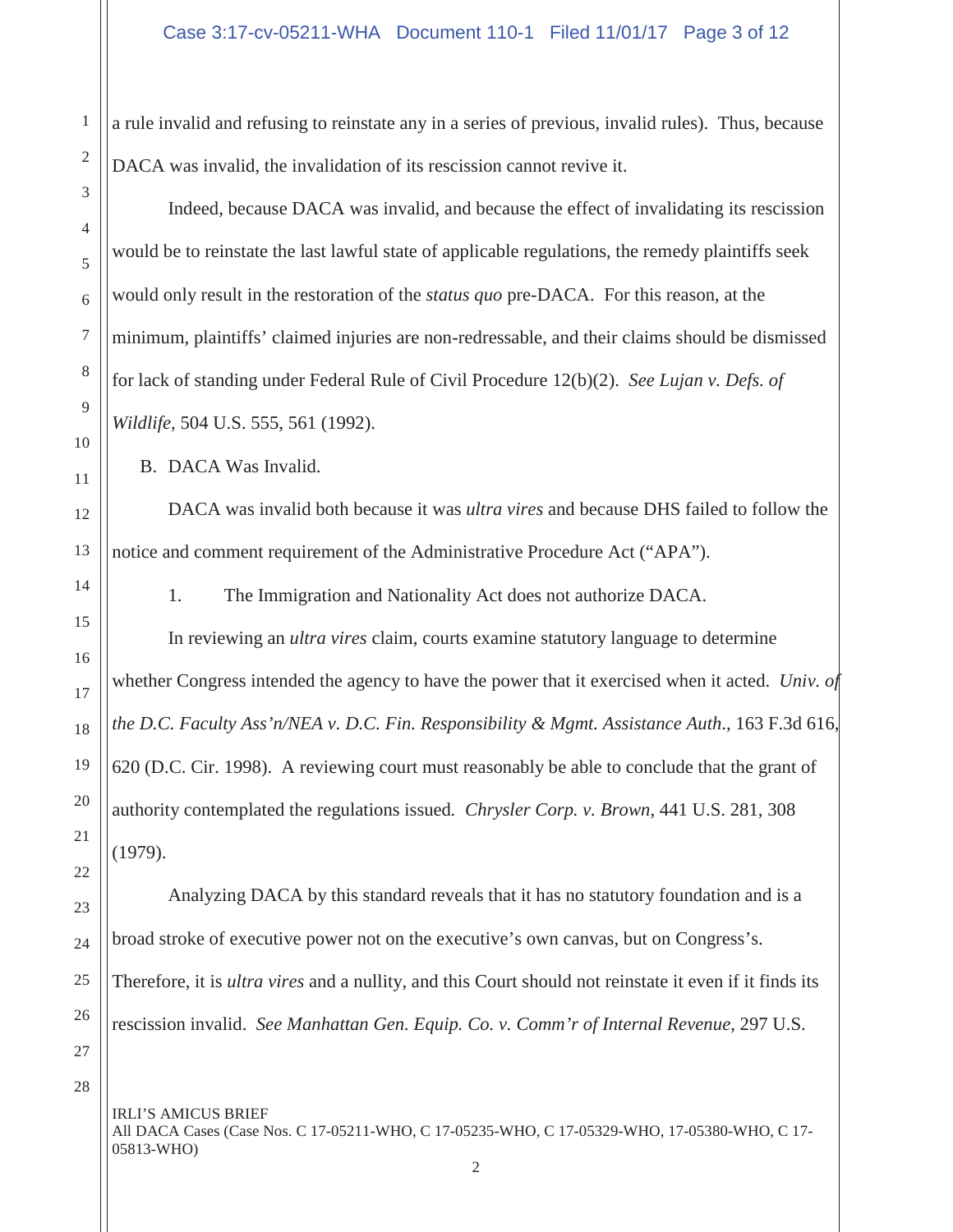129, 134 (1936) ("A regulation which . . . operations to create a rule out of harmony with the statute, is a mere nullity").

First, the Immigration and Nationality Act ("INA") does not provide a statutory foundation for the DACA program. On the contrary, DACA is a programmatic refusal by DHS to enforce Congress's clear statutory mandate. Under the INA, any alien who entered the country illegally is an applicant for admission. 8 U.S.C. § 1225(a)(1). And 8 U.S.C. § 1225(b)(2)(A) mandates that if an applicant for admission "is not clearly and beyond a doubt entitled to be admitted, the alien *shall* be detained" for removal proceedings under 8 U.S.C. § 1229a (emphasis added). "Congress did not place the decision as to which applicants for admission are placed in removal proceedings into the discretion of the Attorney General, but created mandatory criteria." *Succar v. Ashcroft*, 394 F.3d 8, 10 (1st Cir. 2005). "[W]hile the President has broad authority in foreign affairs, that authority does not extend to the refusal to execute domestic laws." *Massachusetts v. EPA*, 549 U.S 497, 534 (2007).

True, three provisions of the INA provide broad, general grants of authority to DHS. 8 U.S.C. § 1103(a)(3) ("The Secretary]  $\ldots$  shall establish such regulations; prescribe such forms of bond, reports, entries, and other papers; issue such instructions; and perform such other acts as he deems necessary for carrying out his authority under the provisions of this chapter."); 8 U.S.C. §  $1103(g)(2)$  ("The Attorney General shall establish such regulations, prescribe such forms of bond, reports, entries, and other papers, issue such instructions, review such administrative determinations in immigration proceedings, delegate such authority, and perform such other acts as the Attorney General determines to be necessary for carrying out this section."); 6 U.S.C. § 202(5) ("The Secretary  $\dots$  shall be responsible for  $\dots$  [e]stablishing national immigration enforcement policies and priorities."). The first two of these, 8 U.S.C. §§

IRLI'S AMICUS BRIEF All DACA Cases (Case Nos. C 17-05211-WHO, C 17-05235-WHO, C 17-05329-WHO, 17-05380-WHO, C 17- 05813-WHO)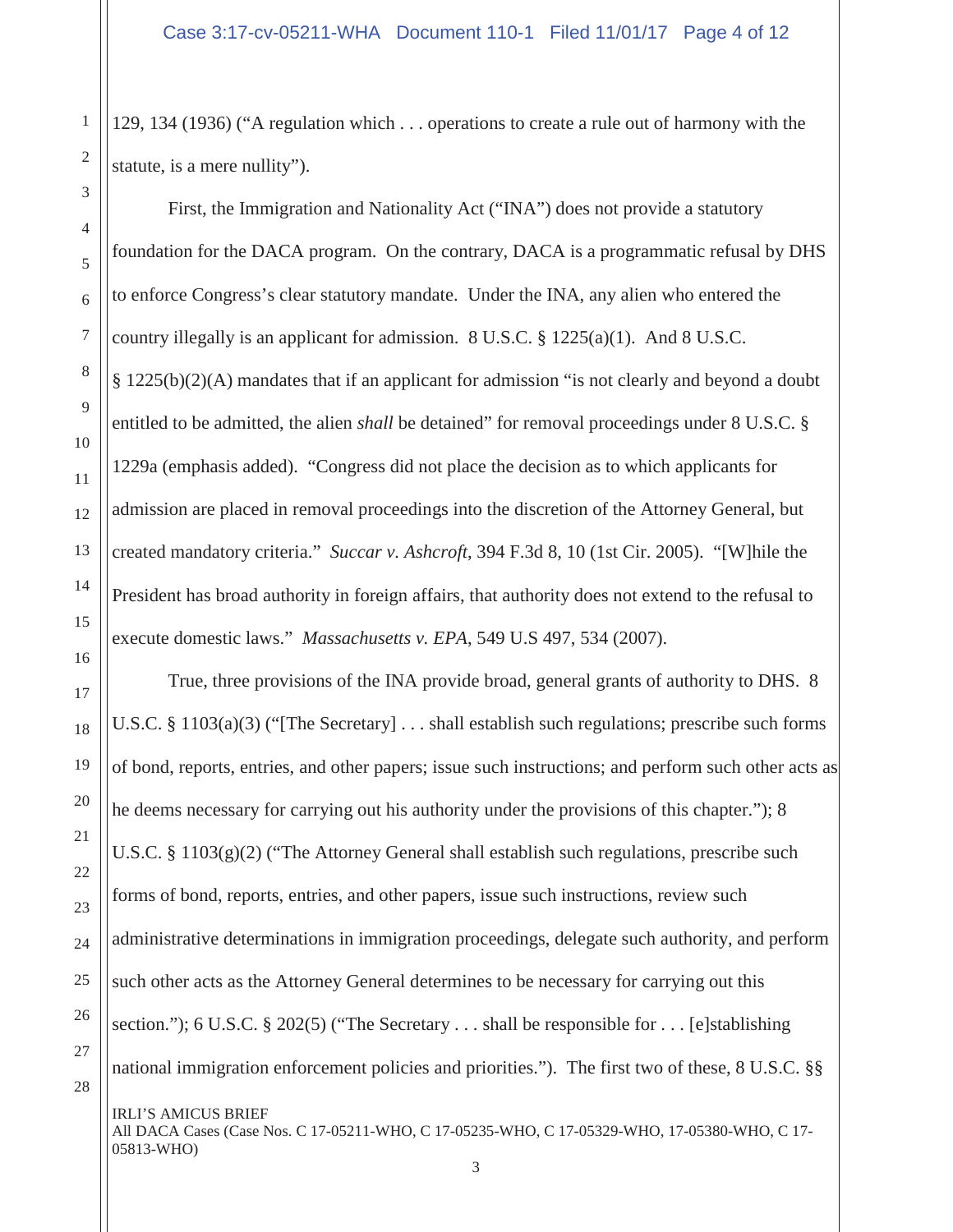$1103(a)(3)$  and  $1103(g)(2)$ , clearly fail to authorize DACA, which is not "necessary to carry out" any part of the INA. In any event, only if the authority of DHS to "deem[]" or "determine[]" that an action is so "necessary" were unlimited and unreviewable could these provisions grant authority for DACA, but in that case, they would grant DHS a limitless authority over how it carries out its duties, making the innumerable other provisions of the INA that detail how DHS is to carry out its duties meaningless. *See, e.g.*, 8 U.C.S. §§ 1158(d)(5) (providing requirements for asylum procedure), 1228(a)(3) (providing that expedited proceedings "shall be" initiated for aliens incarcerated for aggravated felonies), 1229a (providing procedural requirements for removal proceedings)**.**

Title 6 U.S.C. § 202(5)'s grant of authority to "[e]stablish[] national immigration enforcement policies and priorities" also fails to authorize DACA. This provision could only authorize DACA based on its apparently open-ended authorization to DHS to establish enforcement "policies." (Its authorization to DHS to set "priorities" does not authorize DACA, which, as explained below, goes far beyond making removable aliens that meet its criteria low priorities for removal.) But if this language were as open-ended as that, it would allow DHS to establish a policy, for example, of removing only removable aliens who were violent felons, or only those who had been in the country less than two months, or only those who lacked a highschool education—and it would be patently unreasonable to suppose that Congress intended DHS to have such sweeping authority under the INA.

Second, DACA is not a valid form of "deferred action." True, faced with limited resources, an agency has discretion to implement the mandate of Congress as best as it can, by setting priorities for action. *See City of Los Angeles v. Adams*, 556 F.2d 40, 50 (D.C. Cir. 1977) (holding that when a statutory mandate is not fully funded, "the agency administering the statute

IRLI'S AMICUS BRIEF All DACA Cases (Case Nos. C 17-05211-WHO, C 17-05235-WHO, C 17-05329-WHO, 17-05380-WHO, C 17- 05813-WHO) 4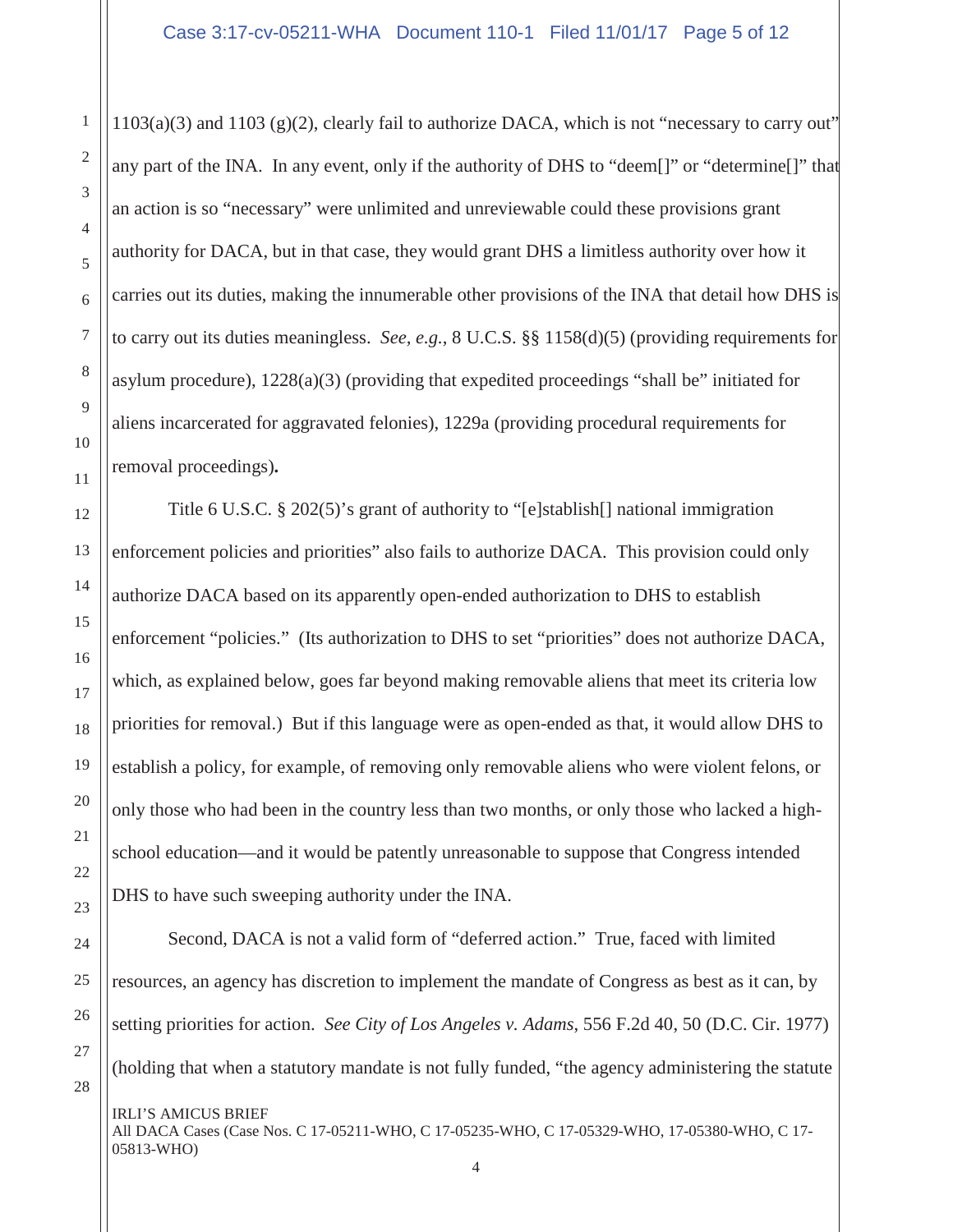is required to effectuate the original statutory scheme as much as possible, within the limits of the added constraint.").

With DACA, however, DHS did not "effectuate the original statutory scheme as much as possible" within the limits set by underfunding. DACA was not created because of lack of resources; the aliens protected by it were already rarely removed. Memorandum from Jeh Charles Johnson, *Exercising Prosecutorial Discretion with Respect to Individuals Who Came to the United States as Children and with Respect to Certain Individuals Who are Parents of U.S. Citizens or Permanent Residents* 3 (Nov. 20, 2014) (explaining that DACA applies to individuals who "are extremely unlikely to be deported given [the] Department's limited enforcement resources").<sup>1</sup> Rather, the program reflects a policy judgment that these aliens should be free to live in the United States without fear of deportation. Far from "effectuat[ing] the original statutory scheme as much as possible," this policy judgment is at odds with the INA and congressional intent. Not only has Congress rejected a legislative version of DACA repeatedly, it has found that "immigration law enforcement is as high a priority as other aspects of Federal law enforcement, and illegal aliens do not have the right to remain in the United States undetected and unapprehended." H.R. Rep. No. 104-725, at 383 (1996) (Conf. Rep.). Congress has also passed laws designed to reduce the incentives for illegal entry, and to incentivize selfdeportation where enforcement is lacking. *Texas v. United States*, 86 F. Supp. 3d 591, 634-35 (S.D. Tex. 2015), *aff'd Texas v. United States*, 809 F.3d 134 (5th Cir. 2015) (arguing that DAPA

26 27 28 IRLI'S AMICUS BRIEF All DACA Cases (Case Nos. C 17-05211-WHO, C 17-05235-WHO, C 17-05329-WHO, 17-05380-WHO, C 17- 05813-WHO) <sup>1</sup> This statement is scarcely consistent with Secretary Napolitano's bald assertion that "additional" measures are necessary to ensure that our enforcement resources are not expended on these low priority cases but are instead appropriately focused on people who meet our enforcement priorities." Memorandum from Janet Napolitano, *Exercising Prosecutorial Discretion with Respect to Individuals Who Came to the United States as Children* 1 (June 15, 2012).

1

2

3

4

5

6

7

8

9

10

11

12

13

14

15

16

17

18

19

20

21

22

23

24

25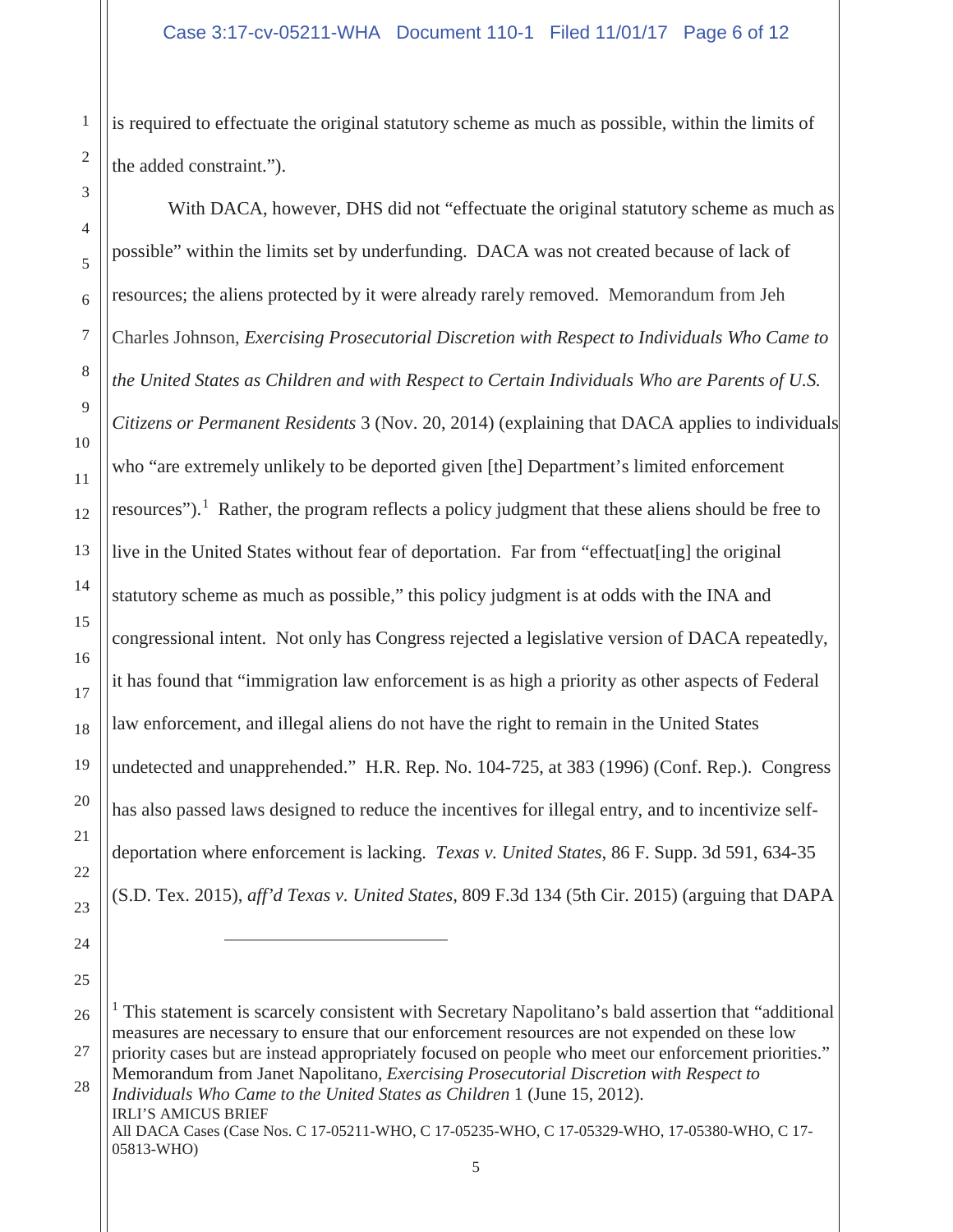would disincentivize illegal aliens from self-deporting); Michael X. Marinelli*, INS Enforcement of the Immigration Reform and Control Act of 1986: Employer Sanctions During the Citation Period*, 37 Cath. U. L.R. 829, 833-34 (1988) ("Marinelli") ("Congress postulated that unauthorized aliens currently in the United States would be encouraged to depart") (citing H.R. Rep. No. 99-682, at 46 (1986)).

In any event, the deferred-action justification, even if accepted, cannot help plaintiffs in this case, for two reasons. First, a prime feature of deferred action is that, as an exercise of discretion, it can be ended at any time. Indeed, the memo that created DACA emphasizes the reversible nature of the program. Memorandum from Janet Napolitano, *Exercising Prosecutorial Discretion with Respect to Individuals Who Came to the United States as Children* (June 15, 2012) 3 ("DACA memo") ("This memorandum confers no substantive right, immigration status or pathway to citizenship."). Because of the discretionary, reversible nature of deferred action, it would be illogical for this Court to hold that DACA is not *ultra vires* because it is deferred action, but then forbid DHS to rescind it.

Second, DACA is not *only* deferred action; as part of the DACA program, DHS has granted work authorization to its beneficiaries. *Id.* at 3; Compl. ¶ 5. And it is not reasonable to conclude that Congress intended DHS to have the unrestricted power to grant work authorization to removable aliens, even "low-priority" ones. Congress, in making it illegal for illegal aliens to work, wished to discourage illegal entry and to encourage removable aliens to remove themselves, even if enforcement by removal is underfunded and slow to reach low-priority cases. *See Arizona v. United States*, 567 U.S. 387, 404 (2012) ("Congress enacted IRCA as a comprehensive framework for combating the employment of illegal aliens.") (citation and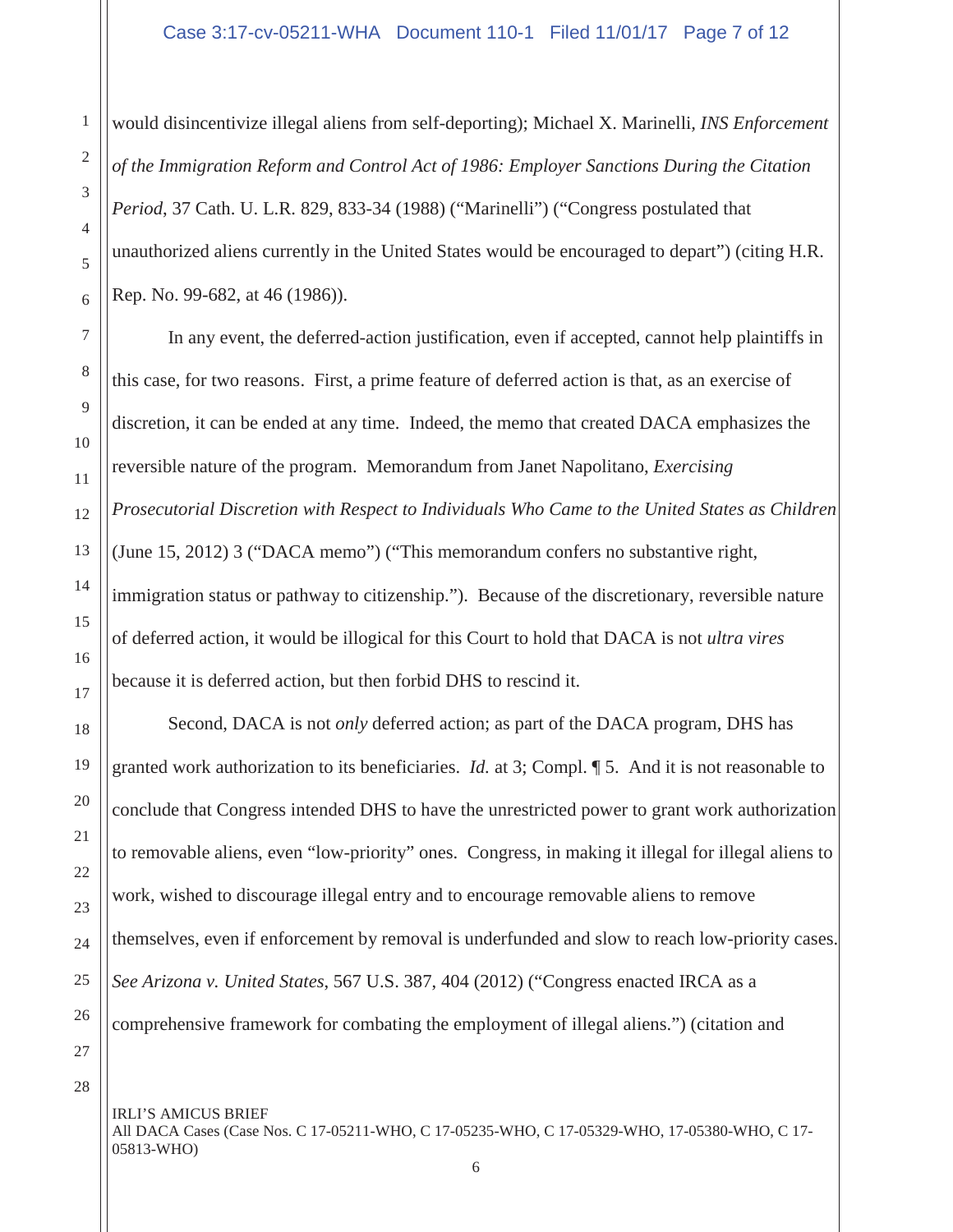quotation marks omitted); *Texas v. United States*, 86 F. Supp. 3d at 634-35 (arguing that DAPA would disincentivize illegal aliens from self-deporting); Marinelli at 833-34.

8 U.S.C. § 1324a(h)(3) (defining an "unauthorized alien," that is, an alien ineligible for employment, as an "alien [that] is not at that time either (a) an alien lawfully admitted for permanent residence, or (B) authorized to be so employed by this Act or by the Attorney General") certainly does not grant DHS the needed authority. That provision, which does not address deferred action at all, is an "exceedingly unlikely" grant of power from Congress to authorize work, because what the provision does address is the *unlawful* employment of aliens. *Texas,* 809 F.3d at 182-83. Indeed, as the Ninth Circuit has held, "[8 U.S.C. § 1324a] merely allows an employer to legally hire an alien (whether admitted or not) while his application [for adjustment of status] is pending." *Guevara v. Holder*, 649 F.3d 1086, 1095 (9th Cir. 2011). And if § 1324a(h)(3) permitted DHS to give work authorization to DACA beneficiaries, it could only be because that provision allowed DHS to authorize work for any class of alien it chose; the provision contains no limiting language. If Congress had granted the executive branch such vast discretion, it would have done so clearly, not through "vague terms or ancillary provisions—it does not, one might say, hide elephants in mouse holes." *Whitman v. Am. Trucking Ass'ns,* 531 U.S. 457, 468 (2001). It is not reasonable to suppose that Congress, without any clear statement that it was doing so, granted to DHS the unrestricted power to overthrow Congress's own grants of work protection to American workers. *See, e.g.,* 8 U.S.C. §§ 1182(n), 1184(g), 1188 (protecting American workers from competition from aliens); *Sure-Tan, Inc. v. Nat'l Labor Relations Bd.,* 467 U.S. 883, 893 (1984) ("A primary purpose in restricting immigration is to preserve jobs for American workers.").

1

2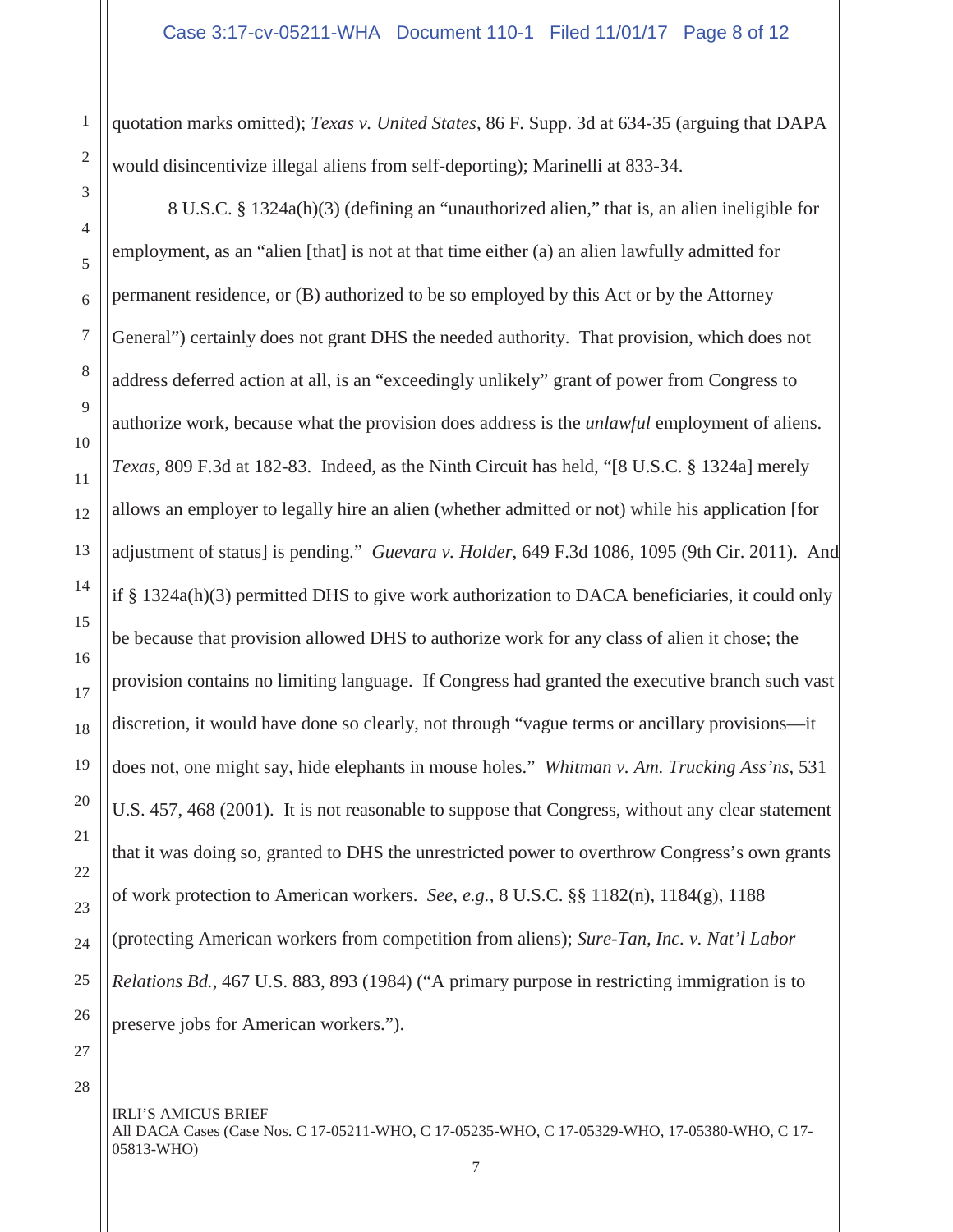For these reasons, the DACA program is *ulta vires* and should not be given effect by this Court.

B. The DACA Program Is A Substantive Rule That Did Not Go Through The Procedural Requirements Of 5 U.S.C. § 553.

Substantive rules issued by an agency that did not go through the notice and comment

process are invalid. *NRDC v. United States Forest Serv.*, 421 F.3d 797, 810 n.27 (9th Cir. 2005);

*Nat'l Ass'n of Mfrs. v. United States Dep't of Labor*, no. 95-0715, 1996 U.S. Dist. LEXIS

10478, \*5 (July 22, 1996) ("Under section 706(2), this court must hold unlawful and set aside

regulations promulgated without adequate notice and comment.") (citation and internal quotation

marks omitted). The Ninth Circuit has stated the test for whether an agency directive is a

substantive rule as follows:

When a federal agency issues a directive concerning the future exercise of its discretionary power, for purposes of APA section 553, its directive will constitute either a substantive rule, for which notice-and-comment procedures are required, or a general statement of policy, for which they are not. The critical factor to determine whether a directive announcing a new policy constitutes a rule or a general statement of policy is the extent to which the challenged directive leaves the agency, or its implementing official, free to exercise discretion to follow, or not to follow, the announced policy in an individual case.

To the extent that the directive merely provides *guidance* to agency officials in exercising their discretionary power while preserving their flexibility and their opportunity to make individualized determinations, it constitutes a general statement of policy. In such cases, Congress has determined that notice-andcomment rulemaking would be of limited utility . . . .

*Mada-Luna v. Fitzpatrick,* 813 F.2d 1006, 1013 (9th Cir. 1987) (internal citations and quotation

24 marks omitted) (emphasis in original) (finding that an agency directive concerning the

25 application of a deferred action policy in the immigration context left ample discretion to agency

officials and thus did not constitute a substantive rule).

28

26

27

1

2

3

4

5

6

7

8

9

10

11

12

13

14

15

16

17

18

19

20

21

22

23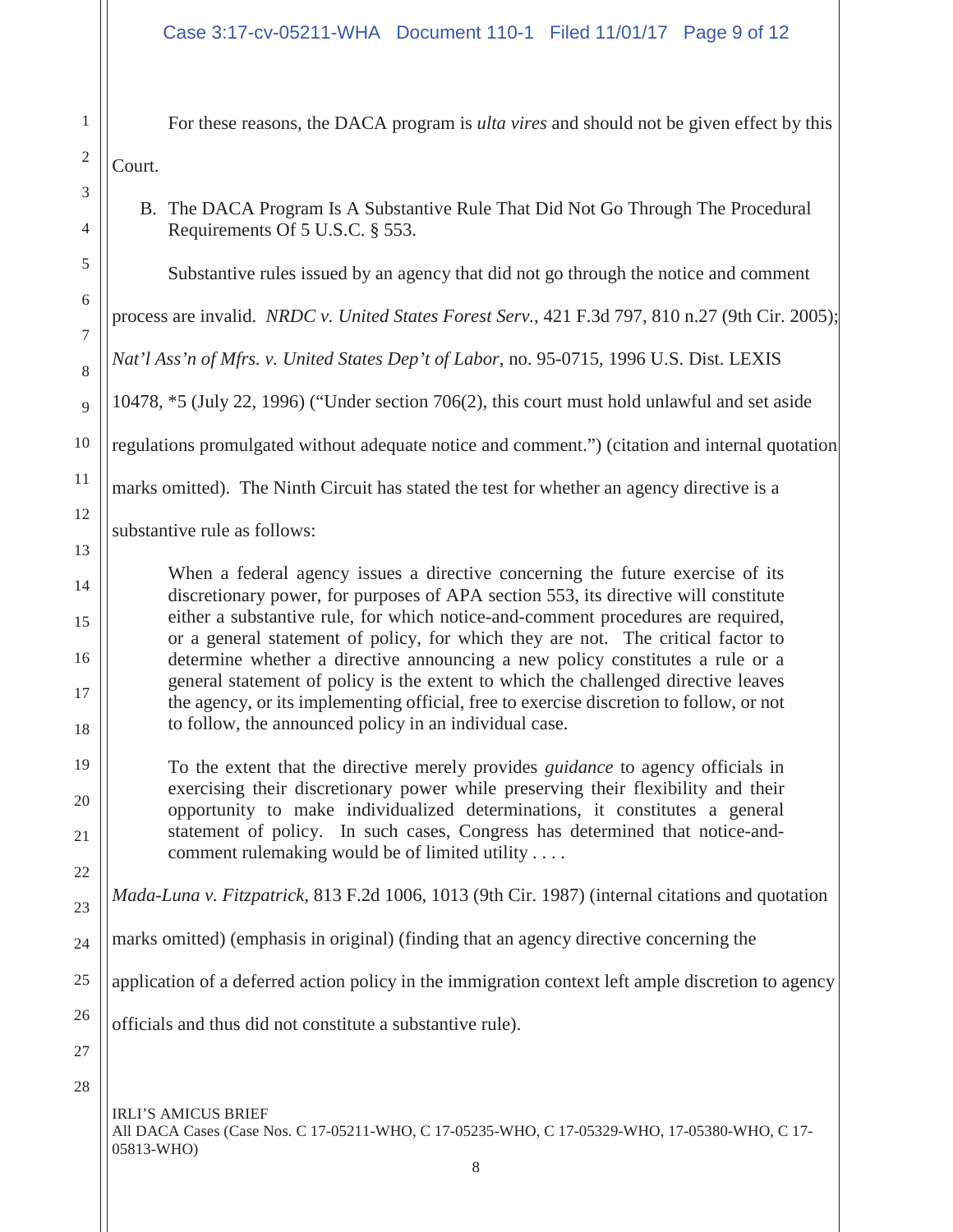By this standard, DACA is clearly a substantive rule. The DACA memo directs ICE agents to "exercise their discretion," on a "case by case basis," to grant deferred action for two years, subject to renewal, to aliens who meet the criteria set forth in the memo, for the purpose of "ensur[ing] that our enforcement resources are not expended on these low priority cases . . ." and to accept work authorization applications from those granted deferred action. It is difficult to see how any agent so charged would feel free *not* to grant deferred action in any given case, especially since the only purpose the agents are supposed to be fulfilling in implementing the memo is to prevent the removal of those meeting the criteria. *Compare Mada-Luna,* 813 F.2d at 1017 (finding discretion where officials were permitted to grant deferred action based on "appealing humanitarian factors"). Thus, though couched in terms of agents' discretion, the memo actually removes that discretion. Indeed, the form of words chosen is almost comedic; to order someone to "exercise his discretion" *only in a particular way,* as the DACA memo does, is to deny him the very discretion the order presupposes.

As a substantive rule, DACA was required to go through notice and comment; it never did. It therefore is an invalid rule; at most, this Court, exercising its equitable powers, could allow it to remain in effect while notice and comment was accomplished. But DACA will not, now, go through the notice and comment process, so there would be no occasion for this Court to allow it to remain in effect at all.

## **II. CONCLUSION**

For the forgoing reasons, this Court should grant the defendants' motion to dismiss.

1

2

3

4

5

6

7

8

9

10

11

12

13

14

15

16

17

18

19

20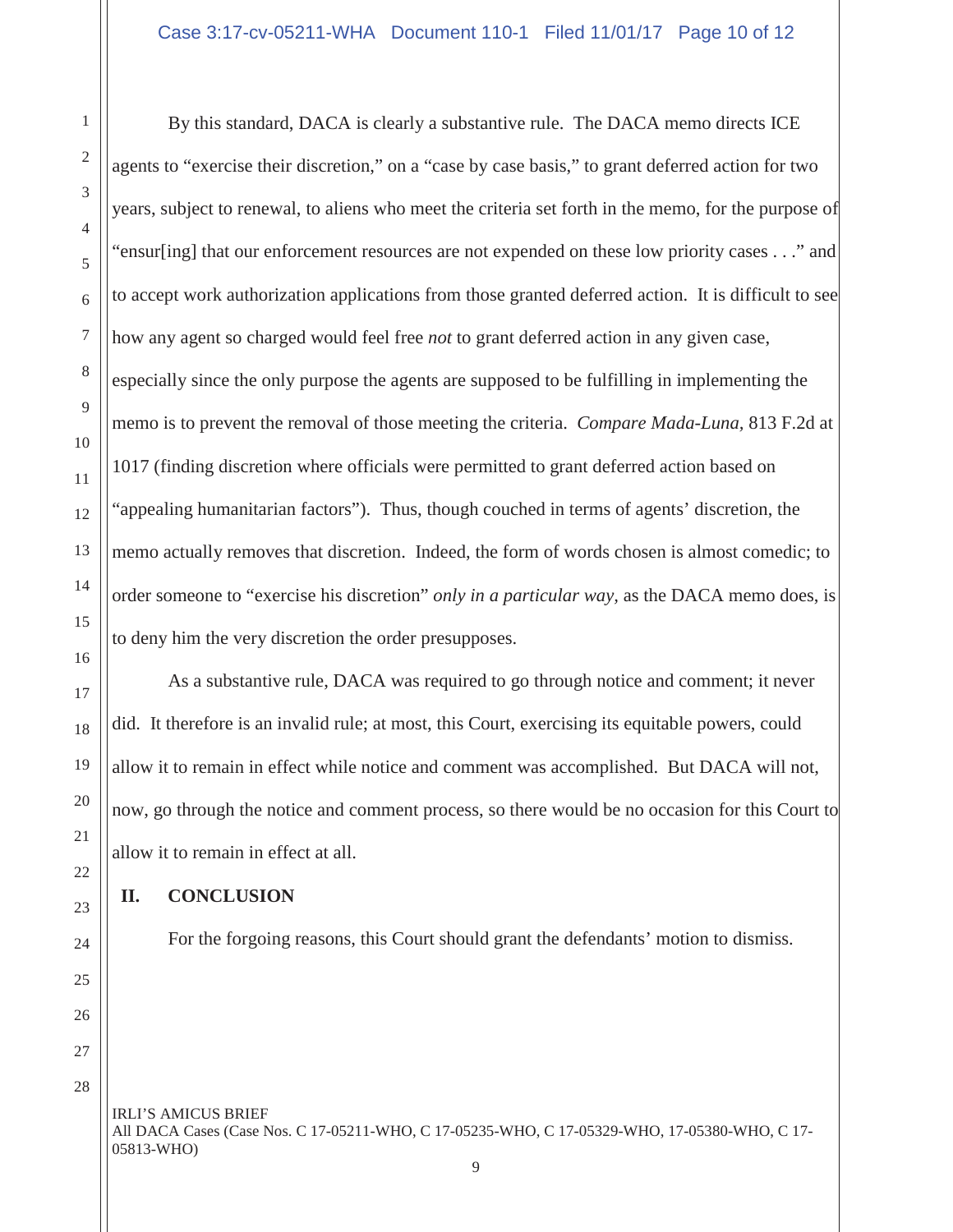Dated this 1st of November, 2017.

| $\sqrt{2}$     |                                                                                                                                           |
|----------------|-------------------------------------------------------------------------------------------------------------------------------------------|
| 3              | /s/ Julie B. Axelrod                                                                                                                      |
| $\overline{4}$ | Julie B. Axelrod<br>California Bar No. 250165                                                                                             |
| $\sqrt{5}$     | Christopher J. Hajec                                                                                                                      |
| 6              | Elizabeth A. Hohenstein<br>Immigration Reform Law Institute                                                                               |
| 7              | 25 Massachusetts Ave, NW Suite 335                                                                                                        |
| $\,8\,$        | Washington, DC 20001<br>Telephone: (202) 232-5590                                                                                         |
| 9              | Facsimile: (202) 387-3447<br>Email: jaxelrod@irli.org                                                                                     |
| 10             | chajec@irlir.org<br>eahohenstein@irli.org                                                                                                 |
| 11             |                                                                                                                                           |
| 12             |                                                                                                                                           |
| 13             |                                                                                                                                           |
| 14             |                                                                                                                                           |
| 15             |                                                                                                                                           |
| 16             |                                                                                                                                           |
| 17             |                                                                                                                                           |
| 18             |                                                                                                                                           |
| 19             |                                                                                                                                           |
|                |                                                                                                                                           |
| 20             |                                                                                                                                           |
| 21             |                                                                                                                                           |
| 22             |                                                                                                                                           |
| 23             |                                                                                                                                           |
| 24             |                                                                                                                                           |
| 25             |                                                                                                                                           |
| 26             |                                                                                                                                           |
| 27             |                                                                                                                                           |
| 28             |                                                                                                                                           |
|                | <b>IRLI'S AMICUS BRIEF</b><br>All DACA Cases (Case Nos. C 17-05211-WHO, C 17-05235-WHO, C 17-05329-WHO, 17-05380-WHO, C 17-<br>05813-WHO) |
|                | 10                                                                                                                                        |